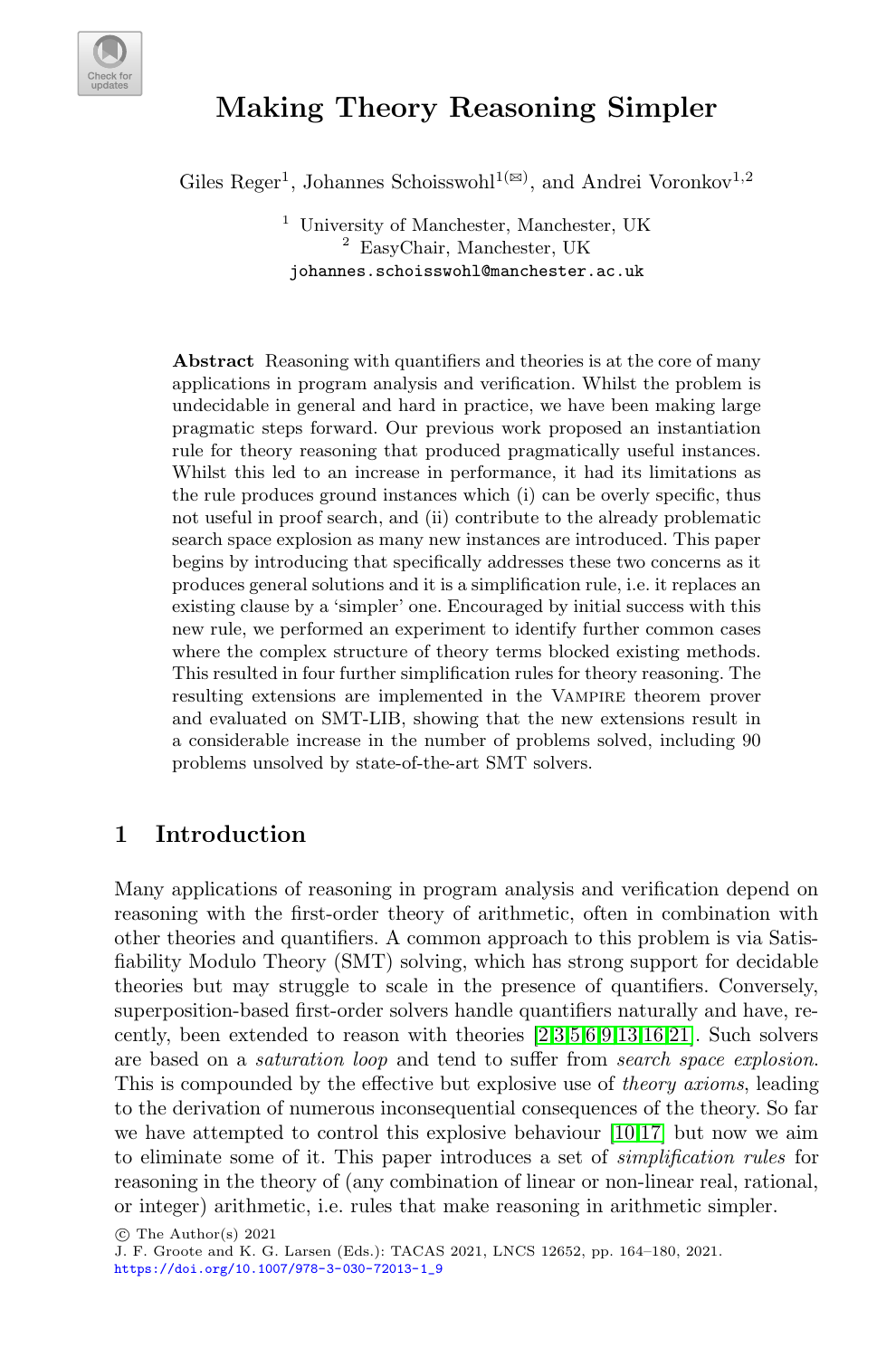This work was motivated by our previous attempt [\[20\]](#page-15-5) to find useful instances of first-order clauses that would be otherwise difficult to find via reasoning with theory axioms. For example, when considering the two clauses

$$
r(7x) \qquad \neg r(6+y) \lor p(y)
$$

our previous work would apply resolution on  $r(7x)$  and  $\neg r(6+y)$  using unification with abstraction to produce the clause  $7x \neq 6 + y \vee p(y)$  and then applied theory *instantiation*, utilising an SMT solver to find the substitution  $\{x \mapsto 1, y \mapsto 1\}$ , producing the instance  $p(1)$ . This may or may not be useful to proof search and, crucially, we need to keep performing inferences with the original clauses in case it is not. In this case, we would prefer to instantiate with  $\{y \mapsto 7x - 6\}$  to produce  $7x \neq 6 + (7x - 6) \vee p(7x - 6)$ , which can be reduced to  $p(7x - 6)$ . This is a *general* solution (being logically equivalent) that is also *simpler* – in this case it has fewer variables than the original clause. Hence, we replace the clause by the more general result, aiding proof search and preventing the addition of unnecessary instances.

The above was motivated by the observation that we would often see clauses of the form  $\hat{k}x \neq t \vee C[x]$  (for numeral  $\hat{k}$ , variable x, and term t) and expend much effort using theory axioms to rewrite  $\hat{k}x \neq t$  into  $x \neq \frac{t}{\hat{k}}$ . This led us to conduct an experiment to identify other common cases where arithmetic clauses could be simplified. An immediate observation is that, if  $x$  ranges over the reals,  $p(7x-6)$  can be instantiated with  $\{x \mapsto \frac{(y+6)}{7}\}$  to produce  $p(y)$ . Furthermore, in the above example we no longer need to employ the expensive unification with abstraction as we can instantiate  $r(7x)$  with  $\{x \mapsto \frac{z}{7}\}\)$  to produce  $r(z)$  and then resolve with  $r(6 + y) \vee p(y)$  to produce  $p(y)$  directly.

Another observation was that a large amount of effort was expended by the theorem prover reordering sums and products to expose seemingly obvious structure. For example, taking  $(3t + x) + 2t$  and producing  $5t + x$  requires three theory axioms and 12 rewriting steps. To combat this, we introduce an evaluation method that flattens sums and products, reorders and simplifies them, before reintroducing the necessary bracketed structure. A related common issue was the occurrence of terms that could easily be *cancelled*, such as in  $4x + 3 < 4x + 10$ , again requiring significant rewriting effort that can be replaced by a special rule.

This paper does not present the exploratory experimentation described above but focusses instead on the fruits of this work. After introducing the necessary preliminaries (Sec. [2\)](#page-2-0), we make the following contributions:

- A new Gaussian Variable Elimination rule (Sec. [3\)](#page-5-0) that eliminates variables if they can be described completely in terms of other variables.
- $A$  set of *Arithmetic Subterm Generalisation* rules (Sec. [4\)](#page-6-0) that replace clauses with obvious generalisations, as in the above cases of replacing  $p(7x-6)$  with  $p(y)$  and  $r(7x)$  with  $r(x)$ .
- $-$  A general approach to the *evaluation* of terms involving arithmetic (Sec. [5\)](#page-8-0), including a special rule to handle a surprisingly common corner case involving unary minus.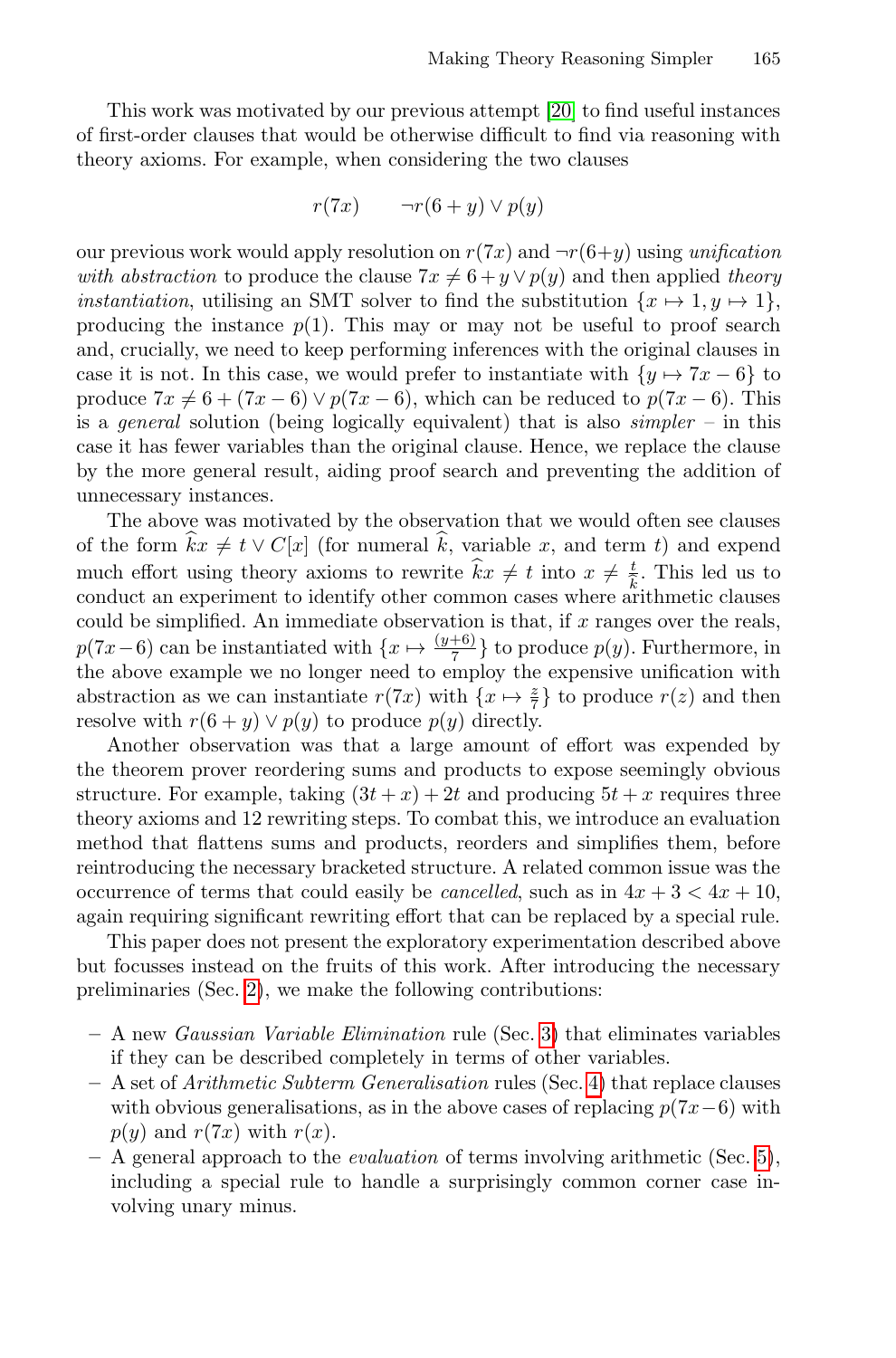– A rule for *cancelling* subterms, e.g. in  $4x + 3 < 4x + 10$  (Sec. [6\)](#page-10-0)

These rules are all implemented in the Vampire [\[1,](#page-14-5)[14\]](#page-15-6) theorem prover. Our experimental evaluation (Sec. [7\)](#page-11-0) shows that the new rules significantly improve the number of problems (from SMT-LIB) that Vampire can solve. Our final experiment shows that the new VAMPIRE can solve  $1,052$  problems unsolved by Vampire 4.5, 1,056 problems unsolved by CVC4, and 1,350 problems unsolved by Z3 — given their complementary nature, this equates to 90 problems unsolved by any of these state-of-the-art solvers.

## <span id="page-2-0"></span>2 Preliminaries and Related Work

First-Order Logic and Theories. We consider a many-sorted first-order logic with equality. A *signature* is a pair  $\Sigma = (\Xi, \Omega)$  where  $\Xi$  is a set of *sorts* and  $\Omega$  a set of *predicate* and *function* symbols with associated argument and return sorts from  $\Xi$ . Terms are of the form c, x, or  $f(t_1, \ldots, t_n)$  where f is a function symbol of arity  $n \geq 1, t_1, \ldots, t_n$  are terms, c is a zero arity function symbol (i.e. a constant) and x is a variable. We assume that all terms are well-sorted and write  $t : \sigma$  if term t has sort  $\sigma$ . Atoms are of the form  $p(t_1, \ldots, t_n)$ , q or  $t_1 \simeq_s t_2$ where p is a predicate symbol of arity  $n, t_1, \ldots, t_n$  are terms, q is a zero arity predicate symbol and for each sort  $s \in \Xi$ ,  $\simeq_s$  is the equality symbol for the sort s. We write simply  $\simeq$  when s is known from the context or irrelevant. A *literal* is either an atom A, in which case we call it *positive*, or a negation of an atom  $\neg A$ , in which case we call it *negative*. When L is a negative literal  $\neg A$  and we write  $\neg L$ , we mean the positive literal A. For negative literals with binary predicates  $\neg(t_1 \diamondsuit t_2)$  (like, e.g. equality), we sometimes write  $t_1 \diamondsuit t_2$ .

A clause is a disjunction of literals  $L_1 \vee \ldots \vee L_n$  for  $n \geq 0$ . We disregard the order of literals and treat a clause as a multiset. When  $n = 0$  we speak of the *empty clause*, which is always false. When  $n = 1$  a clause is called a *unit* clause. Variables in clauses are considered to be universally quantified. Standard methods exist to transform an arbitrary first-order formula into clausal form  $(e.g. [15]$  $(e.g. [15]$  and our recent work in  $[19]$ ).

In the following we use expression to mean a term, an atom, a literal, or a clause. We write  $E[t]_p$  to denote an expression E containing a term t at position  $p$  (a position is a unique point in an expression's syntax tree) and may then write  $E[s]_p$  to denote the same expression with t replaced by term s at p. We will normally leave the position p as implicit. A *substitution* is any  $\theta$  of the form  ${x_1 \mapsto t_1, \ldots, x_n \mapsto t_n},$  where  $n \geq 0$ .  $E\theta$  is the expression obtained from E by the simultaneous replacement of each  $x_i$  by  $t_i$ . An expression is ground if it contains no variables. An *instance of* E is any expression  $E\theta$  and a *ground instance* of  $E$  is any instance of  $E$  that is ground. A *unifier* of two terms, atoms or literals  $E_1$  and  $E_2$  is a substitution  $\theta$  such that  $E_1\theta = E_2\theta$ . It is known that if two expressions have a unifier, then they have a so-called most general unifier.

We assume a standard notion of a (first-order, many-sorted) interpretation  $\mathcal{I}$ , which assigns a non-empty domain  $\mathcal{I}_s$  to every sort  $s \in \Xi$ , and maps every function symbol f to a function  $\mathcal{I}_f$  and every predicate symbol p to a relation  $\mathcal{I}_p$  on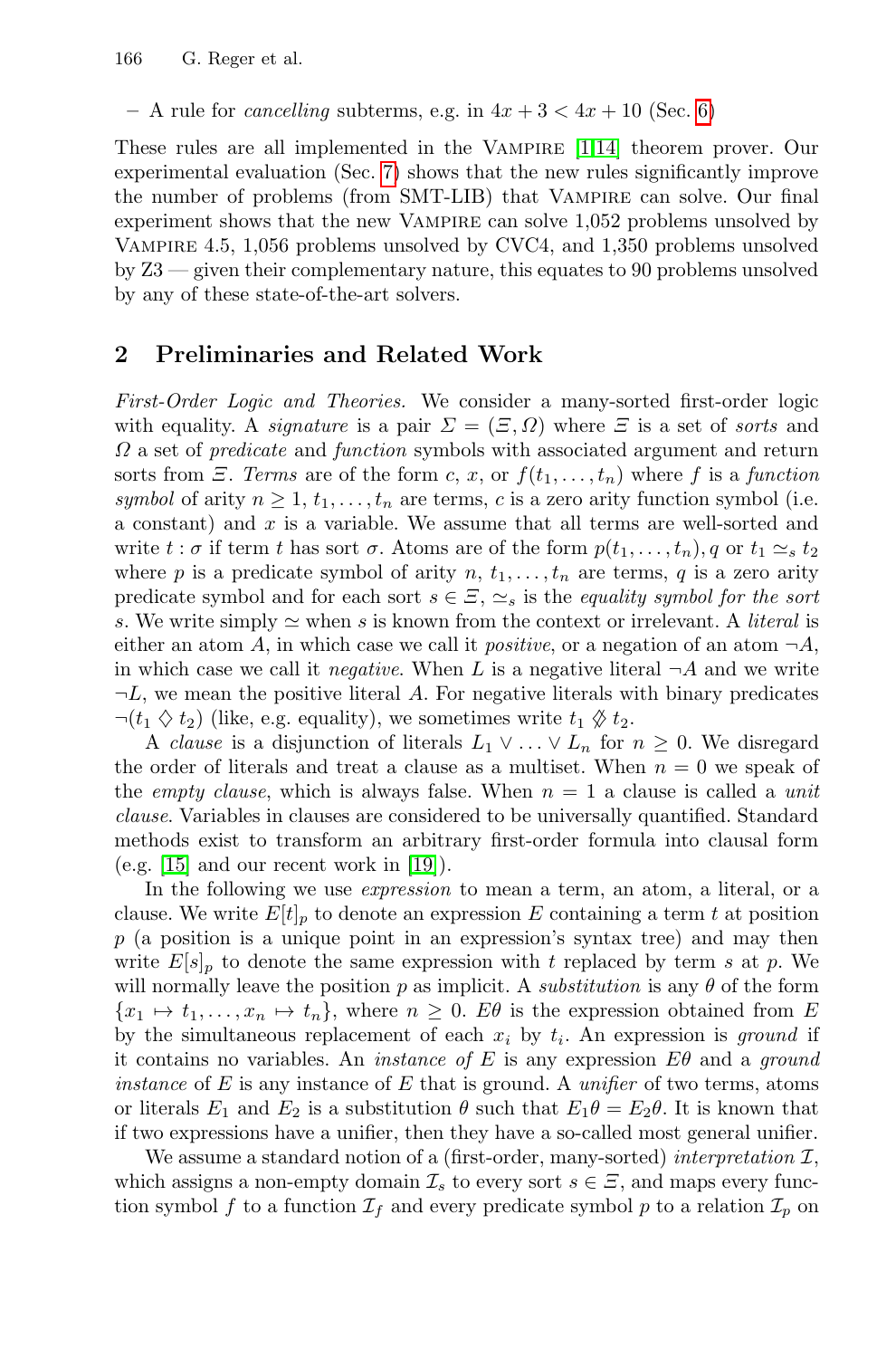these domains so that the mapping respects sorts. We call  $\mathcal{I}_f$  the *interpretation* of f in I, and similarly for  $\mathcal{I}_p$  and  $\mathcal{I}_s$ . Interpretations are also sometimes called first-order structures. A sentence is a closed formula, i.e. with no free variables. We use the standard notions of validity and satisfiability of sentences in such interpretations. An interpretation is a model for a set of clauses if (the universal closure of) each of these clauses is true in the interpretation.

A theory  $\mathcal T$  is identified by a class of interpretations. A sentence is *satisfiable* in  $\mathcal T$  if it is true in at least one of these interpretations and valid if it is true in all of them. A function (or predicate) symbol f is called uninterpreted in  $\mathcal{T}$ , if for every interpretation  $\mathcal I$  of  $\mathcal T$  and every interpretation  $\mathcal I'$  which agrees with  $\mathcal I$ on all symbols apart from  $f, \mathcal{I}'$  is also an interpretation of  $\mathcal{T}$ . A theory is called complete if, for every sentence F of this theory, either F or  $\neg F$  is valid in this theory. Evidently, every theory of a single interpretation is complete. We can define satisfiability and validity of arbitrary formulas in an interpretation in a standard way by treating free variables as new uninterpreted constants.

The theories we will deal with are the theories of integer, rational, and real arithmetic with uninterpreted functions, denoted by  $\mathcal{T}_{\mathbb{Z}}$ ,  $\mathcal{T}_{\mathbb{Q}}$ , and  $\mathcal{T}_{\mathbb{R}}$ , which fix the interpretation of a distinguished sort  $\sigma_{\mathbb{Z}}$ ,  $\sigma_{\mathbb{Q}}$ , and  $\sigma_{\mathbb{R}}$  to the set of mathematical integers Z, rationals Q, and reals R respectively, and assign the usual meanings to the function and predicate symbols  $\{+, -, <, \leq, \cdot\}$ . By k, we denote the numeral interpreted as  $k$  in any of these theories. We consider signatures over these theories to additionally contain uninterpreted functions, and predicates, hence, in contrast to the case without unintpreted functions, for none of these theories there is a sound and complete proof system (see e.g. [\[13\]](#page-15-0)).

Unless stated differently, we use the symbols  $x, y, z$  for variables,  $s, t, u$  for terms, C, D for clauses,  $p, q, r$  for predicate symbols,  $f, g, h$  for function symbols, and  $\sigma$  for substitutions, and sorts, with sometimes suffixes being added.

Term Orderings. A simplification ordering (see, e.g. [\[8\]](#page-14-6)) on terms is an ordering that is well-founded, monotonic, stable under substitutions and has the subterm property. Such an ordering captures a notion of *simplicity*, i.e.  $t_1 \prec t_2$  implies that  $t_1$  is in some way simpler than  $t_2$ . VAMPIRE uses the Knuth-Bendix ordering [\[12\]](#page-15-9), which is parametrized by total precedence ordering on function and predicate symbols  $\ll$ . This is total on ground terms and partial on non-ground ones, leading to the possibility of *incomparable* terms, e.g.  $f(x, a)$  and  $f(b, y)$ . A simplification ordering ≺ on terms can be extended to a simplification ordering on literals and clauses, using a multiset extension of orderings. For simplicity, we will use  $\prec$  to refer to the term ordering and its lifting. Whenever  $E_1 \prec E_2$  $(E_2 \prec E_1)$  we say that  $E_1$  is smaller (bigger) than  $E_2$ . An equality literal  $t \simeq s$ is *oriented* if  $t \prec s$  or  $s \prec t$ .

Saturation-Based Proof Search. We introduce our new rules within the context of saturation-based proof search. The general idea in saturation is to maintain two sets of  $Active$  and  $Passive$  clauses. A saturation-loop then selects a clause  $C$  from Passive, places  $C$  in Active, applies generating inferences between  $C$  and clauses in Active, and finally places newly derived clauses in Passive after applying some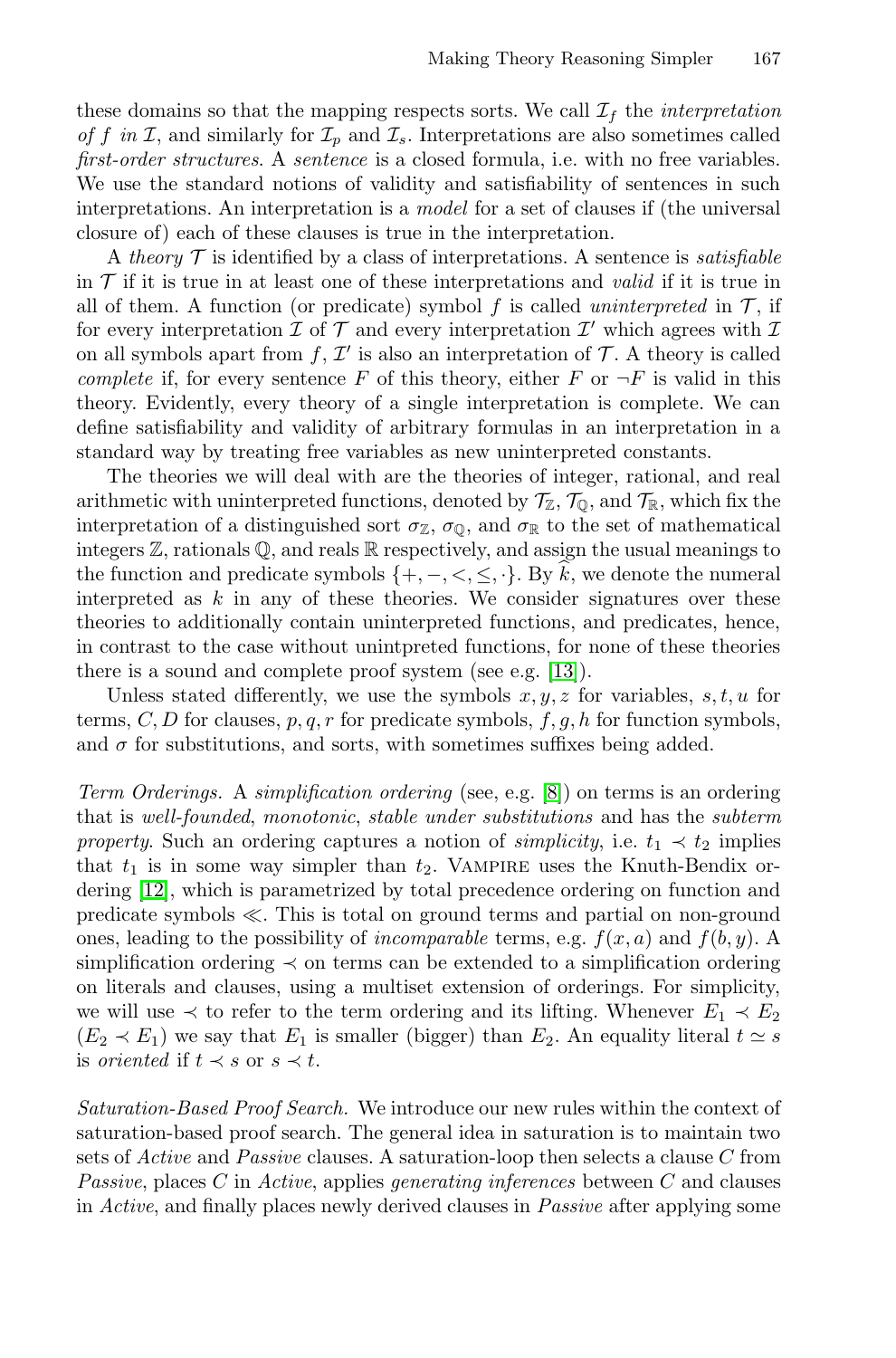retention tests. The retention tests involve checking whether the new clause is itself redundant (i.e. a tautology) or redundant with respect to existing clauses (implied by a set of smaller clauses in Active  $\cup$  Passive). Rules that remove the parent clause immediately from the search space without performing a retention test are called immediate simplification rules. Whenever there are applicable immediate simplification rules, the first one wrt. some fixed ordering is chosen to be applied to the selected clause instead of applying any other rule. The rules introduced in this paper are all introduced as immediate simplification rules. However, as mentioned later, not all of them strictly obey the requirement that the result is smaller. Normally this would have implications on the completeness of the approach but we lose completeness when we start reasoning with theories. This leads us to a trade-off between the potential loss of some proofs by missing some inferences, and the potential gain via simplifying proof search. Our later experimental results show that forgoing completeness is of pragmatic interest.

Superposition Calculus. Vampire works with the superposition and resolution calculus (see our previous work [\[11,](#page-15-10)[14\]](#page-15-6) for a description). The calculus itself is not of direct interest to this work. We do, however, draw attention to two rules. Firstly, the Equality Resolution rule

$$
\frac{s \neq t \vee C}{C\theta} \qquad \theta \text{ is a most general unifier of } s \text{ and } t
$$

is a starting point for both our previous theory instantiation work and the Gaussian Variable Elimination rule introduced later (Sec. [3\)](#page-5-0). Secondly, we draw attention to the Demodulation (or rewriting by unit equalities) rule

$$
\frac{l \simeq r \quad \text{L}[t] \cdot \text{V}C}{L[r\theta] \cdot \text{V}C}
$$

where  $l\theta = t, r\theta \prec l\theta$ , and  $(l \simeq r)\theta \prec L[t] \vee C$ . This is of interest as later we will need to take special care of the last side-condition when evaluating terms.

Theory Reasoning. To perform theory reasoning within this context it is common to do two things. Firstly, to evaluate new clauses to put them in a common form (e.g. rewrite all inequalities in terms of <) and evaluate ground theory terms and literals (e.g.  $1+2$  becomes 3 and  $1 < 2$  becomes *false*). More complex evaluation is possible and is the subject of this work (see Section [5\)](#page-8-0). Secondly, relevant theory axioms can be added to the initial search space. For example, if the input clauses use the + symbol one can add the axioms  $x + y \approx y + x$  and  $x + 0 \approx x$ , among others.

In addition to these basic methods, VAMPIRE also employs a number of other techniques. AVATAR modulo theories [\[16\]](#page-15-1) uses an SMT solver within the context of clause splitting to ensure that the ground part of any chosen clause splits are theory-consistent. The previously mentioned unification with abstraction and theory instantiation [\[20\]](#page-15-5) rules support lazy unification modulo theories and pragmatic instantiation. Theory axiom usage can be controlled by the set of support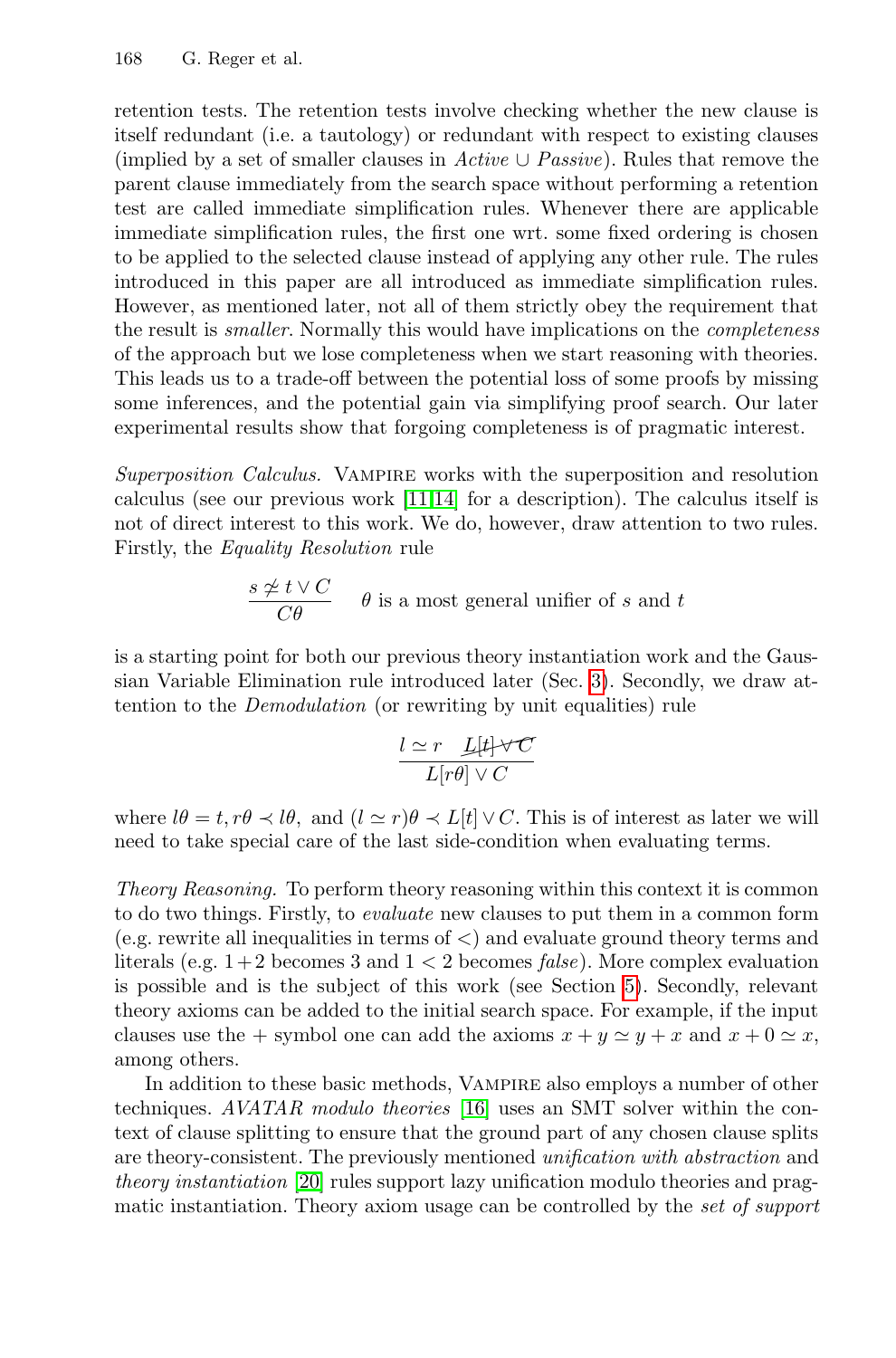strategy [\[17\]](#page-15-4) or layered clause selection [\[10\]](#page-15-3). Both approaches de-prioritise reasoning with theory axioms.

#### <span id="page-5-0"></span>3 Gaussian variable elimination

Recall the example  $7x \neq 6 + y \vee p(y)$  from the Introduction (Sec. [1\)](#page-0-0) where we want to identify the substitution  $\{y \mapsto 7x - 6\}$  to produce the simpler instance  $p(7x-6)$ . Our general approach is to *rewrite*  $7x \neq 6 + y$  in terms of y and then apply the standard Equality Resolution rule introduced in Sec. [2.](#page-2-0) This gives us the straightforward rule:

$$
\frac{s \not\simeq t \vee C[x]}{C[u]} \text{ give }
$$

where  $x : \sigma_{\mathbb{Z}}$ ,  $x : \sigma_{\mathbb{Q}}$ , or  $x : \sigma_{\mathbb{R}}$ ,  $\langle s, t \rangle \Longrightarrow_{\mathsf{gve}}^* \langle x, u \rangle$ , or  $\langle t, s \rangle \Longrightarrow_{\mathsf{gve}}^* \langle x, u \rangle$  and x is not a subterm of u. The relation  $\Longrightarrow_{\text{gve}}^*$  is the reflexive, and transitive closure of the relation  $\Longrightarrow_{\mathsf{gve}}$  which can be defined as follows.

$$
\langle s+t, u \rangle \Longrightarrow_{\mathsf{gve}} \langle s, u+(-t) \rangle
$$
  
\n
$$
\langle s+t, u \rangle \Longrightarrow_{\mathsf{gve}} \langle t, u+(-s) \rangle \qquad \langle -s, t \rangle \Longrightarrow_{\mathsf{gve}} \langle s, -t \rangle
$$
  
\n
$$
\langle s \cdot \hat{t}, u \rangle \Longrightarrow_{\mathsf{gve}} \langle s, u \rangle t \rangle \qquad \text{if } t \neq 0, \text{ and } \hat{t} : \sigma_{\mathbb{Q}}, \text{ or } \hat{t} : \sigma_{\mathbb{R}}
$$
  
\n
$$
\langle \hat{s} \cdot t, u \rangle \Longrightarrow_{\mathsf{gve}} \langle t, u \rangle s \rangle \qquad \text{if } s \neq 0, \text{ and } \hat{s} : \sigma_{\mathbb{Q}}, \text{ or } \hat{t} : \sigma_{\mathbb{R}}
$$
  
\n
$$
\langle s \rangle \langle \hat{t}, u \rangle \Longrightarrow_{\mathsf{gve}} \langle s, u \cdot t \rangle \qquad \text{if } t \neq 0, \text{ and } \hat{t} : \sigma_{\mathbb{Q}}, \text{ or } \hat{t} : \sigma_{\mathbb{R}}
$$

It should be noted that  $\Longrightarrow_{\mathsf{gve}}$  is not normalising. The pair  $\langle s_1 + s_2, t \rangle$  can, for example, be rewritten to  $\langle s_1, t - s_2 \rangle$ , as well as to  $\langle s_2, t - s_1 \rangle$ . But due to the fact that there is at most a linear number of such rewritings, we can enumerate all of them and choose the first  $\langle x, t \rangle$ , such that x is not a subterm of t. Further choice comes from the fact that we can either rewrite based on  $\langle l, r \rangle$ , or based on  $\langle r, l \rangle$ . Looking at our example, we could rewrite

$$
\langle 6+y,7x\rangle \Longrightarrow_{\text{gve}} \langle y,7x-6\rangle
$$

but also

$$
\langle 7x, 6+y \rangle \Longrightarrow_{\text{gve}} \langle x, (6+y) / 7 \rangle
$$

if  $x$  is not of integer sort, leaving us with a choice. Another source of choice comes from the fact that our premise can contain multiple negative equalities. Any of those could potentially be used to rewrite the rest of the clause.

Since application of the rule, will yield a logically equivalent conclusion, with fewer literals and fewer distinct variables, we make an arbitrary choice. For the same reason, we implement this as a simplification rule (thus removing the premise from the search space) even though the conclusion will often be incomparable to (not smaller than) the premise.

To further demonstrate this rule we consider the additional example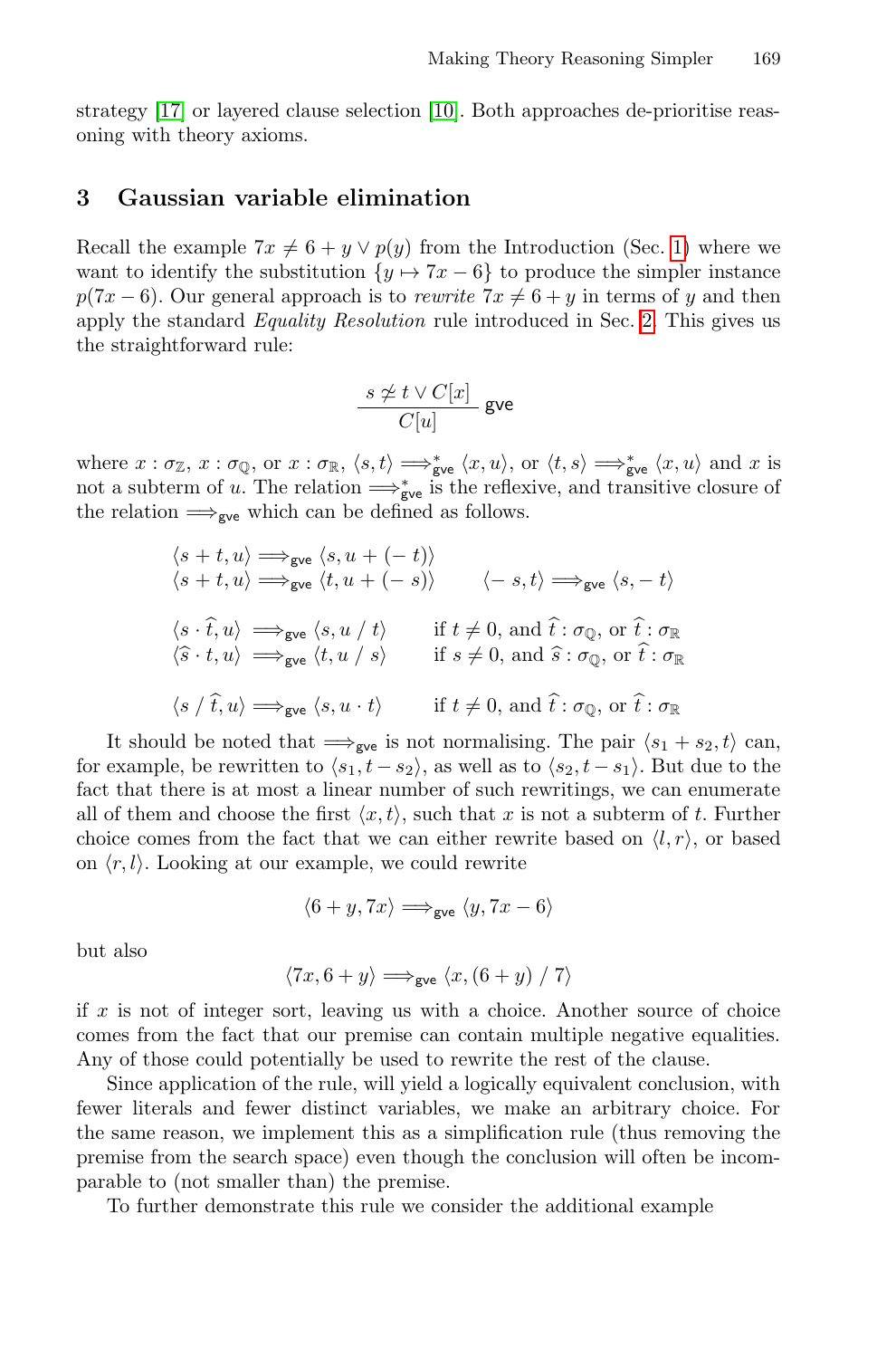$$
\frac{p(7xxx - 6)}{p(7xxx - 6)} \n\begin{array}{c}\n\text{as} \text{g}_{\text{var}} \\
\hline\n\frac{p(7xxx - 6)}{p(7x - 6)} \\
\hline\n\frac{p(x - 6)}{p(x)} \\
\hline\n\text{as} \text{g}_{\text{num}} + \\
\hline\n\end{array}
$$

<span id="page-6-1"></span>Figure 1. Illustration of the 4 generalization rules, in the theory of Reals.

$$
\frac{x+y \neq 36 \lor x + 3y \neq 90 \lor p(x, y)}{(36 - y) + 3y \neq 90 \lor p(36 - y, y)}
$$
gve  
\n
$$
\frac{36 + 2y \neq 90 \lor p(36 - y, y)}{36 + 2y \neq 90 \lor p(36 - y, y)}
$$
eval  
\n
$$
\frac{\lor p(36 - (90 - 36)/2, (90 - 36)/2)}{p(9, 27)}
$$
gve  
\neval

which highlights the need to interleave *evaluation* between successive Gaussian elimination steps — we discuss our evaluation strategy below.

#### <span id="page-6-0"></span>4 Arithmetic subterm generalization

Taking a closer look at the choice for our example from the previous section, we see that we could have instantiated the premise  $y + 6 \not\approx 7x \vee p(y)$  either with  $\{y \mapsto 7x - 6\}$  to get  $p(7x - 6)$ , or with  $\{x \mapsto (6 + y) / 7\}$  to obtain  $p(y)$ (again, assuming that  $x$  is not of integer sort). Both of the clauses are logically equivalent in  $\mathcal{T}_0$ , and  $\mathcal{T}_\mathbb{R}$ , since the earlier is an instance of the latter, and the latter implies the earlier as we can apply the substitution  $\{x \mapsto (y+6) / 7\}$  and simplify the result to the earlier clause. Obviously this kind of reasoning can be applied for any linear subterm  $k \cdot x + d$  where  $k \neq 0$ .

Splitting this idea into multiple rules lets us take these generalizations further. Therefore we propose 4 rules for arithmetic subterm generalization, that are illustrated in a single example in Figure [1.](#page-6-1)

Since we do not want the applicability of our generalization rules to depend on associativity and commutativity (AC) we will formulate them modulo AC. For this purpose we introduce the following notation. We use  $C[t]_{AC}$  to denote a clause that contains the subterm t modulo AC. Further we use  $C[t']_{AC}$  to denote the same clause, but all occurrences of  $t$  modulo AC, being replaced by  $t'$ .

Addition Generalization

$$
\frac{C[x+t_1+\ldots+t_n]_{AC}}{C[x]_{AC}}
$$
asg<sup>+</sup>

where

$$
- x : \sigma \text{ for some } \sigma \in \{\sigma_{\mathbb{Z}}, \sigma_{\mathbb{Q}}, \sigma_{\mathbb{R}}\}\
$$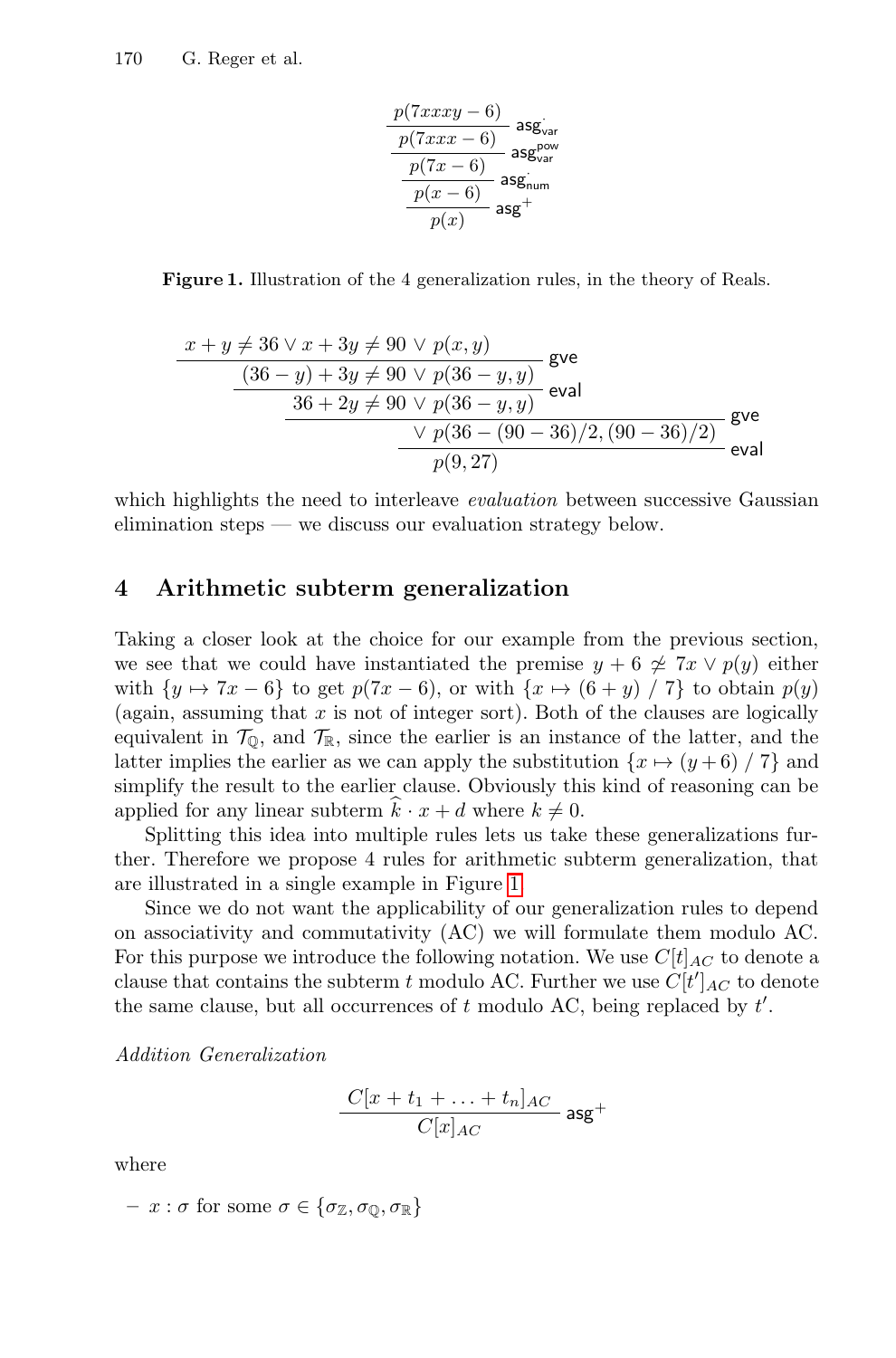- all occurrences of x are in the subterm  $x + t_1 + \ldots + t_n$  (modulo AC)
- x is not a subterm of  $t_i$

The first rule deals with the case where a clause contains a sum with a variable as summand. Such a sum can be generalized by applying the substitution  $\{x \mapsto$  $x - t_1 - \ldots - t_n$ , and simplifying the result.

Numeral Multiplication Generalization

$$
\frac{C[k \cdot x \cdot t_1 \cdot \ldots \cdot t_n]_{AC}}{C[x \cdot t_1 \cdot \ldots \cdot t_n]_{AC}}
$$
  $agg_{num}$ 

where

- $x : \sigma$  for some  $\sigma \in {\sigma_0, \sigma_{\mathbb{R}}}$
- all occurrences of x are in the term  $\hat{k} \cdot x \cdot t_1 \cdot \ldots \cdot t_n$  (modulo AC)
- x is not a subterm of  $t_i$

In the second rule we generalize a product that contains one variable that occurs only once in this product. Its soundness is justified by the substitution  $\{x \mapsto \frac{\hat{x}}{k}\}.$ 

Variable Multiplication Generalization

$$
\frac{C[x \cdot x_1 \cdot \ldots \cdot x_n]_{AC}}{C[x]_{AC}}
$$
asg<sub>var</sub>

where

- $x : \sigma$  for some  $\sigma \in {\sigma_{\mathbb{Z}}}, \sigma_{\mathbb{Q}}, \sigma_{\mathbb{R}}$
- all occurrences of  $x, x_i$  are in the term  $x \cdot x_1 \cdot \ldots \cdot x_n$  (modulo AC)

 $- x \neq x_i$ 

In this rule we generalize subterms that are products of variables, containing redundant variables. The rule is sound since we can replace  $x_i$  by  $\hat{1}$ .

Variable Power Generalization

$$
\frac{C[x^n]_{AC}}{C[x^k]_{AC}}\operatorname{asg_{var}^{pow}}
$$

where

- 
$$
x : \sigma_{\mathbb{R}}
$$
  
\n-  $x^n$  is an abbreviation for  $x \cdot x \cdot ... \cdot x$   
\n-  $k =\begin{cases} 1 & \text{if } n \text{ is odd} \\ 2 & \text{if } n \text{ is even} \end{cases}$   
\n- all occurrences of  $x$  are in the term  $x^n$  (modulo AC)

The last rule lets us generalize away redundant powers of variables. Its soundness is guaranteed by the fact, that for Real numbers the co-domains of  $x^n$  and  $x^k$ are the same.

All of the above rules produce a result that is smaller with respect to any simplification ordering due to the removal of terms, justifying their implementation as immediate simplifications.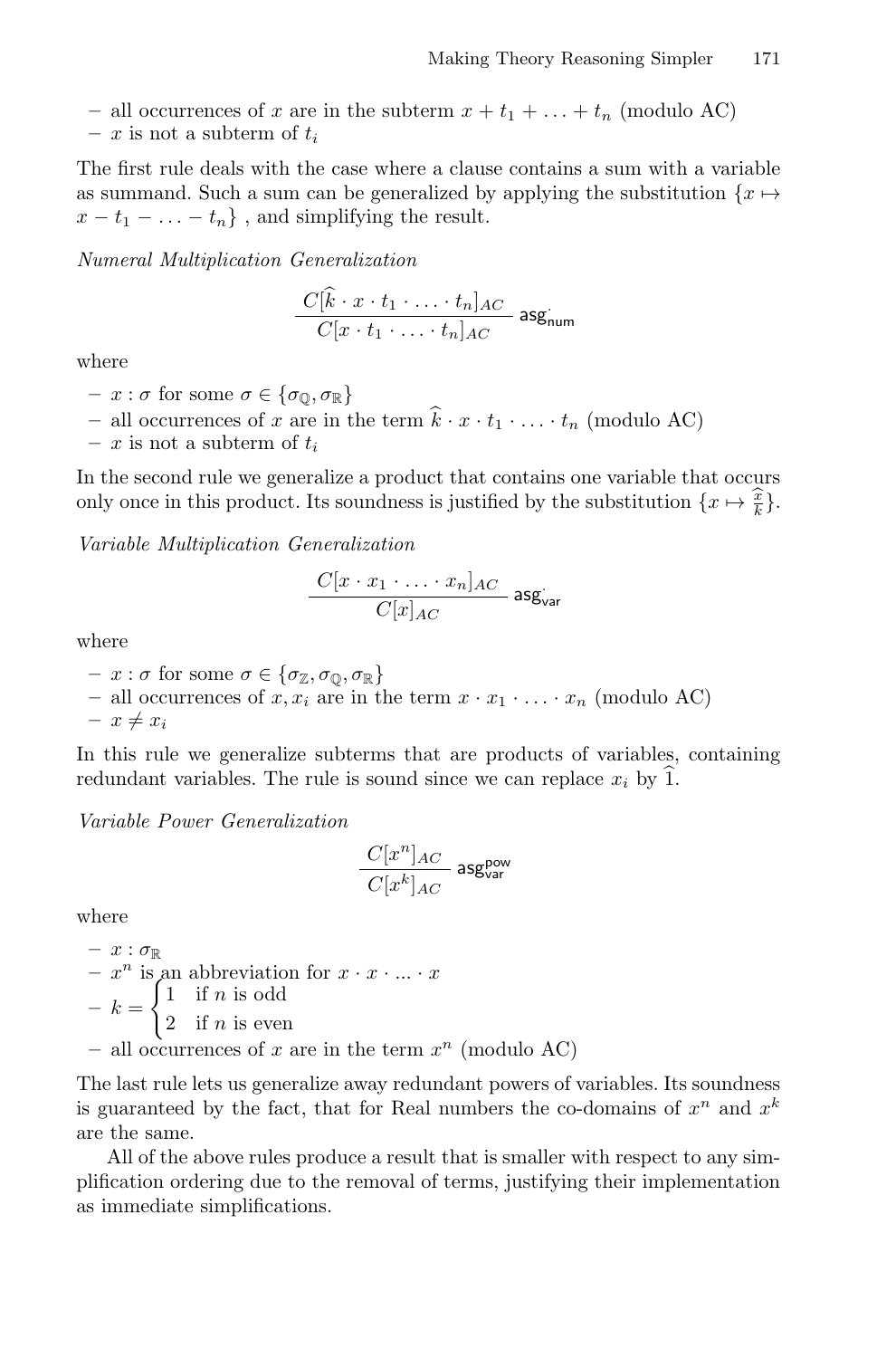#### <span id="page-8-0"></span>5 Evaluation

As mentioned above, reasoning with arithmetic often requires us to be able to evaluate terms — evaluations such as  $3 + 3 \implies 6$  and  $f(x) + 0 \implies f(x)$  are straightforward but we also want to support evaluations such as  $(3t+x)+2t \implies$  $5t + x$  for variable x and arbitrary term t. We introduce a new method for this (replacing a previous ad-hoc method implemented in Vampire). The general idea is to first rewrite terms into a special normal form, apply simplifying steps that preserve this form, and then denormalise to obtain standard terms again. We describe the three steps in detail below.

Normalization. This step removes the need to take care of reordering and bracketing of terms. Our general normal form is as follows

$$
\widehat{c}_1 \cdot (t_{1,1} \cdot \ldots \cdot t_{1,k_1}) + \ldots + \widehat{c}_n \cdot (t_{n,1} \cdot \ldots \cdot t_{1,k_n})
$$

where  $t_{i,j} \prec_1 t_{i,j+1}$  and  $(t_{i,1} \cdot \ldots \cdot t_{i,k_i}) \prec_2 (t_{i+1,1} \cdot \ldots \cdot t_{i+1,k_{i+1}})$ . To get to this normal form we rewrite  $-t$  as  $-1 \cdot t$ , rewrite  $t / \hat{c}$  as  $t \cdot \frac{1}{c}$ , rewrite t as <br>1, t where necessary and sort with respect to  $\prec$ , and  $\prec$  Both relations  $\prec$ . 1 · t where necessary, and sort with respect to  $\prec_1$  and  $\prec_2$ . Both relations  $\prec_1$ , and  $\prec_2$  need to be strict total orderings, on terms, and  $\prec_1$ -sorted lists of terms respectively. VAMPIRE uses so-called aggressive sharing for terms, meaning that for each distinct term there is at most one instance present in memory, and copies are being made by copying the term's id. Hence we can define  $\prec_1$  as comparing the ids of two terms. We use the same approach for  $\prec_2$ .

Simplification. Once in normal form, terms can be simplified by joining coefficients for identical terms and removing terms multiplied by zero. This can be given as follows:

$$
\hat{c} \cdot t \cdot \ldots \hat{d} \ldots u \Longrightarrow_{eval} \hat{c}d \cdot t \cdot \ldots \cdot u
$$
  

$$
s + \ldots \hat{c_1} \cdot t + \hat{c_2} \cdot t \ldots + u \Longrightarrow_{eval} s + \ldots \hat{c_1 + c_2} \cdot t \ldots + u
$$
  

$$
s + \ldots + \hat{0} \cdot t + \ldots + u \Longrightarrow_{eval} s + \ldots + u
$$

If we would generate an empty sum by removing an addition we will simplify to  $0$ instead. All of these steps can be implemented in linear time and in a bottom up manner, since we firstly can rely on the terms being sorted by the non-numeral parts of their summands, and secondly on a numeral part of a product being on a fixed position.

Denormalisation. Finally, as the normal form contains redundant information (such as  $1 \cdot t + \dots$  instead of  $t + \dots$ ) we need to *denormalise* as follows:

$$
-1 \cdot (t_1 \cdot \ldots \cdot t_n) \Longrightarrow (t_1 \cdot (\ldots \cdot (t_{n-1} \cdot (-t_n)) \ldots))
$$
  

$$
1 \cdot (t_1 \cdot \ldots \cdot t_n) \Longrightarrow (t_1 \cdot (\ldots \cdot (t_{n-1} \cdot t_n) \ldots))
$$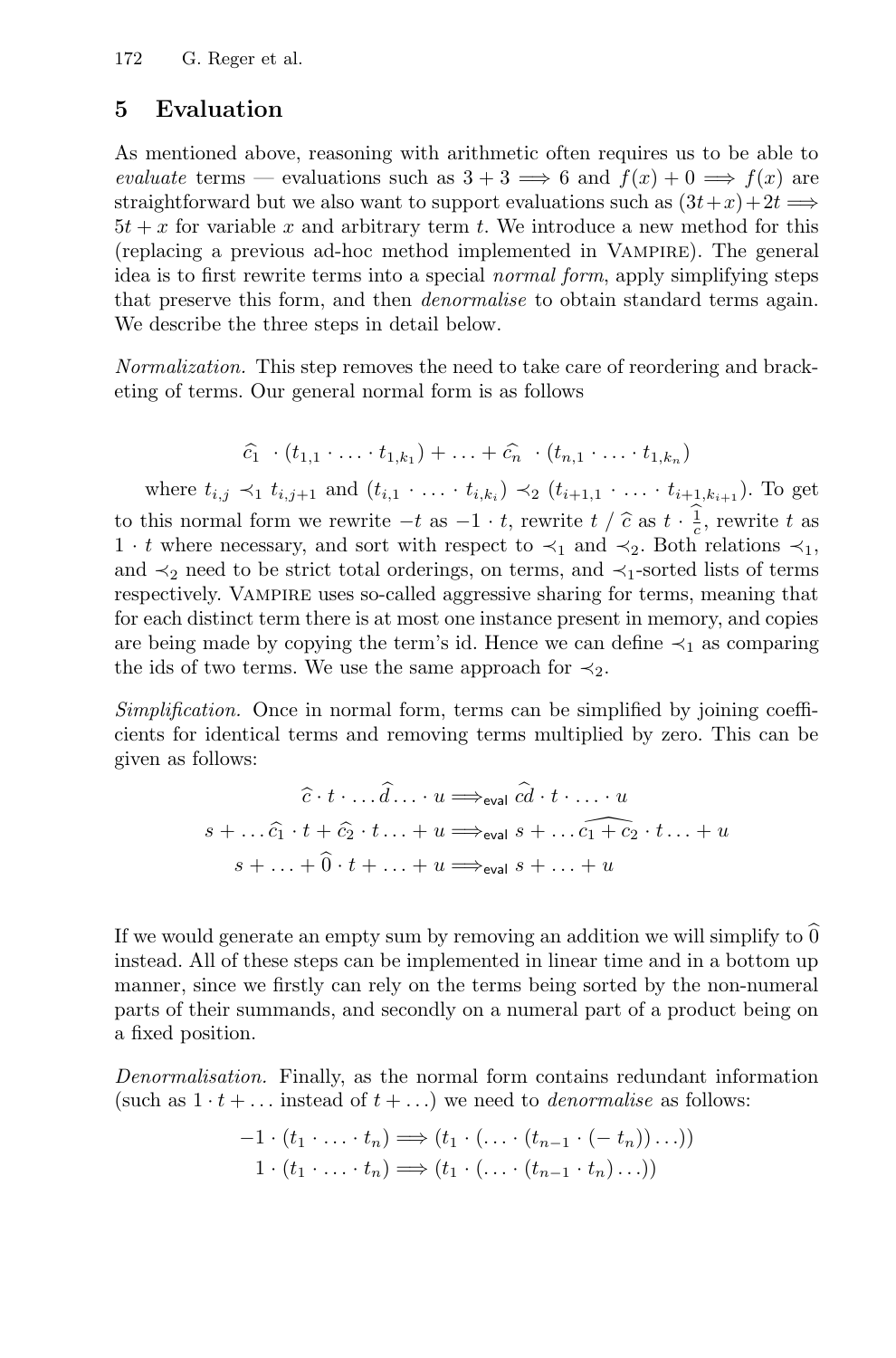We define the rule eval to be the chain of normalising, simplifying and denormalising a clause in a bottom-up manner, which is only applied if the step of simplification is successful for some subterm. The reason for not always applying the rules is to prevent arbitrary reordering of sums and products, which in many cases leads to conclusions being bigger than the premise. This can have significant consequences beyond perturbing proof search. Consider the following scenario involving the Demodulation rule (see Sec. [2\)](#page-2-0).

$$
\frac{x+y \simeq y+x \qquad k=a+(b \mp c)}{k=a+(c+b)}
$$
 demodulation  

$$
\frac{k=a+(b+c)}{k=a+(b+c)}
$$
eval

This process would repeat itself ad infinitum as the initial clause is deleted, replaced by an identical clause. Evaluation would violate the side-condition that should have prevented this, if we would not insist on the step of simplification being successful for the rule to be applied.

In most cases this inference rule is a true simplification wrt. our simplification ordering, since we eliminate at least one symbol in each of the cases in the step simplification. Due to generating sometimes bigger terms in the normalisation, like in the case  $x+x \Rightarrow 1 \cdot x+1 \cdot x \Rightarrow 2 \cdot x$  we sometimes violate the simplification ordering. Due to the fact that these cases do not occur too frequently, and completeness is not possible in our base theories, we ignore these violations.

During experimentation, we discovered many cases where a unary minus blocks our evaluation rule. Consider the following desired derivation

$$
\frac{y+t \neq x \lor C[y + -x]}{C[y+-(y+t)} \quad \frac{C[y+(-y+t)]}{C[t]}
$$

This is not currently possible as the weight of  $-y + -t$  is 5, which is larger than the weight of  $-(y + t)$ , meaning the second step is not a simplification.

We introduce a simple fix by modifying the weight function and symbol precedence of the Knuth-Bendix ordering as follows:

- 1. We let  $-$  to be weight 0 (for every sorted version of  $-$ )
- 2. We let − be the *largest* symbol among symbols of its sort

As a result we can use the following rewrite rule as an additional simplifaction rule, since the right hand side has the same weight as the left hand side, but −, the outer most symbol on the left hand side, has higher precedence than + the one on the right hand side.

$$
- (x + y) \Longrightarrow_{\mathsf{push}^-} (-x) + (-y)
$$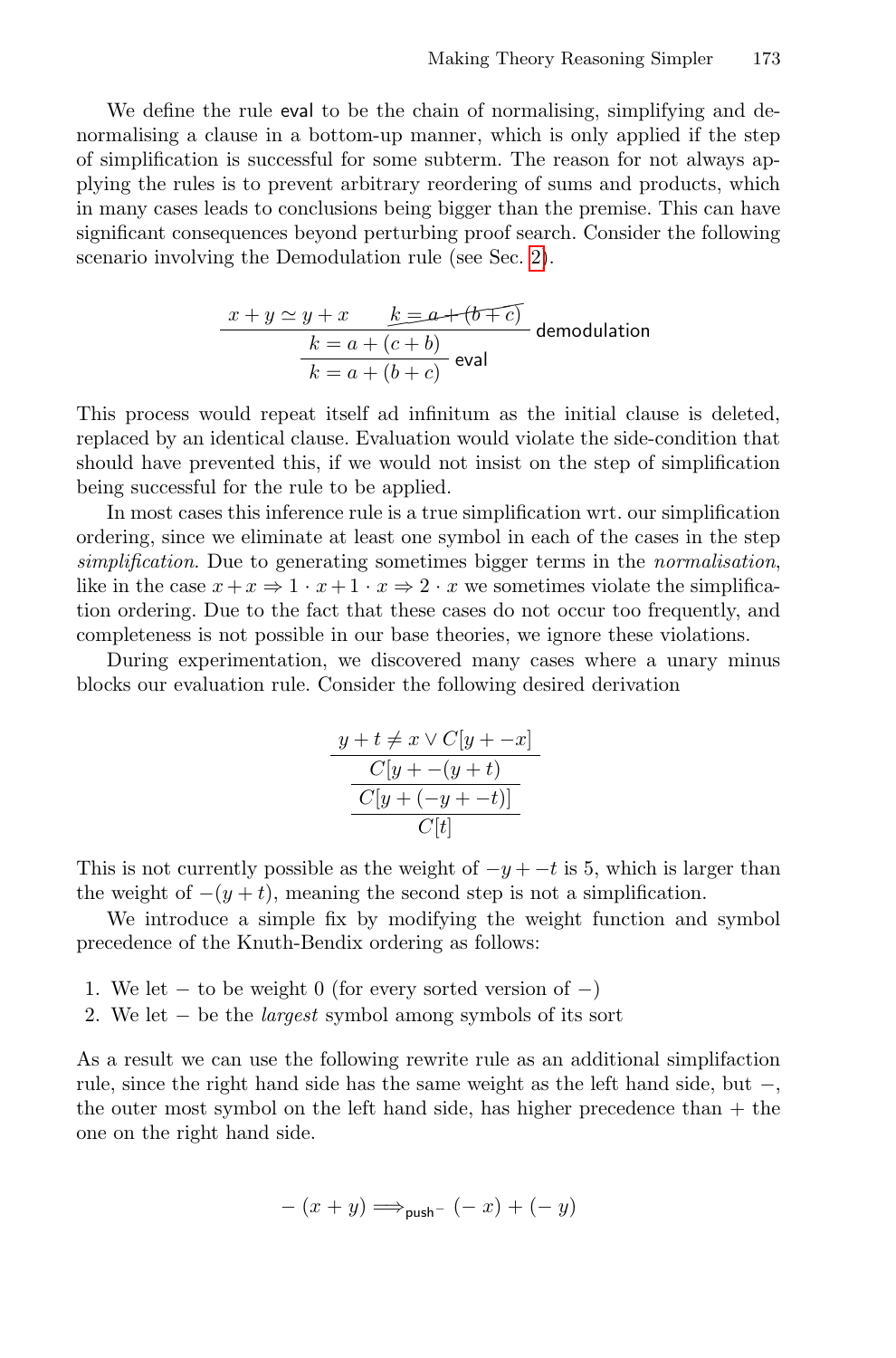### <span id="page-10-0"></span>6 Cancellation

The motivation for our last rule was two-fold. Firstly evaluation of constant predicates can be helpful in some cases, but fails in seemingly trivial cases. One example for a case like this is the redundant literal  $4x+3 < 4x+10$ . The simple approach of evaluating interpreted predicates fails since we are dealing with nonground symbols. However it can be simplified to a ground term that can then be evaluated, by cancelling away the  $4x$  on both sides of the inequality.

The second motivation were cases where unification with abstraction yields literals in which gve could almost be applied but require a step of cancellation. An example for such a case is the derivation

$$
\frac{p(5x) \qquad \neg p(3x) \lor C[x]}{3x \neq 5x \lor C[x]} \qquad \qquad \frac{3x \neq 5x \lor C[x]}{0 \neq 2x \lor C[x]} \qquad \qquad \text{cancel} \quad \boxed{C[0]}
$$

In order to resolve both of these cases we propose the inference rule cancellation cancel, which consists of the following two symmetric cases depending on which side is cancelled.

$$
\frac{s+\dots \widehat{n}t \dots + u \diamondsuit v + \dots \widehat{n}t \dots + w \vee C}{s+\dots+u \diamondsuit v + \dots + w \vee C}
$$
 cancel

where

$$
-\diamondsuit \in \{\simeq, \simeq, \leq, \leq, \leq\}
$$
  

$$
\underbrace{s + \dots \widehat{n}t \dots + u \diamondsuit v + \dots \widehat{m}t \dots + w \vee C}_{s + \dots + u \diamondsuit v + \dots \widehat{m} - n t \dots + w \vee C}
$$
 cancel

where

$$
- \widehat{m-n} \ll \widehat{n-m}
$$
  
-  $\diamondsuit \in \{ \simeq, \simeq, \leq, \leq, \leq, \leq \}$   

$$
\frac{s + \dots \widehat{n}t \dots + u \diamondsuit v + \dots \widehat{m}t \dots + w \vee C}{s + \dots \widehat{n} - m t \dots + u \diamondsuit v + \dots + w \vee C}
$$
 cancel

where

$$
- \widehat{n-m} \ll \widehat{m-n}
$$
  
-  $\diamondsuit \in \{\simeq, \neq, \leq, \neq, \leq, \leq\}$ 

In order for the rule to not be sensitive to associativity and commutativity, we perform the same steps of normalisation and denormalisation as for the rule eval. Again we will only simplify a clause, if cancellation itself, not only normalisation and denormalisation, is applicable.

The rule is a simplification rule since the number of symbols is reduced with (almost) every application of the cancellation.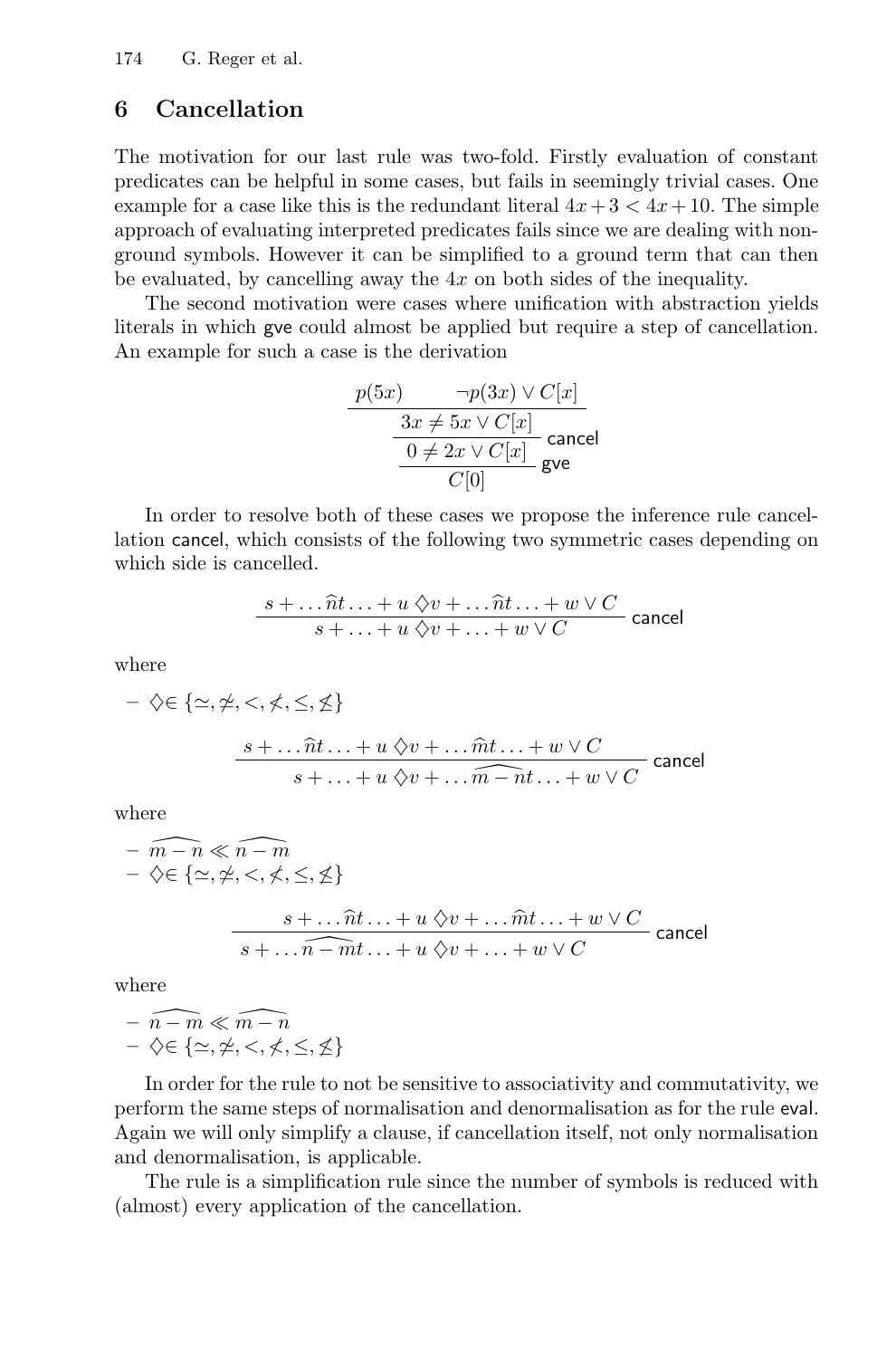<span id="page-11-2"></span>Table 1. Compares the number of problems solved with any configuration where a new option is enabled to the ones where it is disabled, with a runtime of 10 seconds. The column "both" lists how many were solved in either case. The columns "on", and "off" list how many additional problems could have been solved with the option enabled, or disabled respectively.

|                                                       | on both off                             |  |
|-------------------------------------------------------|-----------------------------------------|--|
| gve                                                   | $\frac{121\ 3372\ 104}{323\ 2927\ 347}$ |  |
| eval                                                  |                                         |  |
| asg                                                   | 440 2859 298                            |  |
| push <sup>-</sup> 112 3378 107<br>cancel 576 2749 272 |                                         |  |
|                                                       |                                         |  |

#### <span id="page-11-0"></span>7 Experimental evaluation

We describe two experiments to establish the impact of the new rules. The first experiment compares the new rules to each other, whilst the second experiment aims to determine how helpful the new rules will be in designing extensions to Vampire's portfolio mode. This is a standard approach to evaluating the benefit of new features in an automated theorem prover [\[18\]](#page-15-11).

Experimental Setup. We implemented the rules as immediate simplification rules in Vampire 4.5 (the implementation is available from the GitHub repository linked from the Vampire website [\[1\]](#page-14-5), on the branch integer-arithemtic). We selected a suitable subset of problems as follows. We started with the set problems of 56,210 from SMT-LIB that involve quantifiers and arithmetic. In a first step we filtered out benchmarks that Vampire could solve within 1 second in both default mode (which involves a simpler version of the rule eval), and in default mode with eval enabled. Our main experiments were carried out on the remaining set of 21,512 benchmarks, we which will refer to as B. Filtering out trivial benchmarks avoids the results containing noise from benchmarks that can easily be solved and is an approach recently adopted by SMT-COMP [\[22\]](#page-15-12). Experiments are run on a Linux cluster where each node contains two octacore 2.1 GHz Intel Xeon processors and 160GB of RAM. The raw results of our experiments can be found on GitHub<sup>[3](#page-11-1)</sup>.

Experiment 1. In our first experiment we wanted to find out which are the best combinations of new rules, and whether the rules themselves have a positive impact on proof search. Therefore we ran Vampire in each of the 32 configurations C resulting from enabling or disabling each of the 5 groups of rules (asg, gve, eval, push<sup>−</sup>, and cancel) over B with a timeout of 10 seconds.

The results are given in Table [1](#page-11-2) showing the total number of problems solved and the problems gained/lost when compared to the default mode with no options set. Each row represents the combination (union) of 16 strategies where

<span id="page-11-1"></span> $^3$  [https://github.com/vprover/vampire\\_publications/tree/master/](https://github.com/vprover/vampire_publications/tree/master/experimental_data/TACAS-2021-THEORY-REASONING) [experimental\\_data/TACAS-2021-THEORY-REASONING](https://github.com/vprover/vampire_publications/tree/master/experimental_data/TACAS-2021-THEORY-REASONING)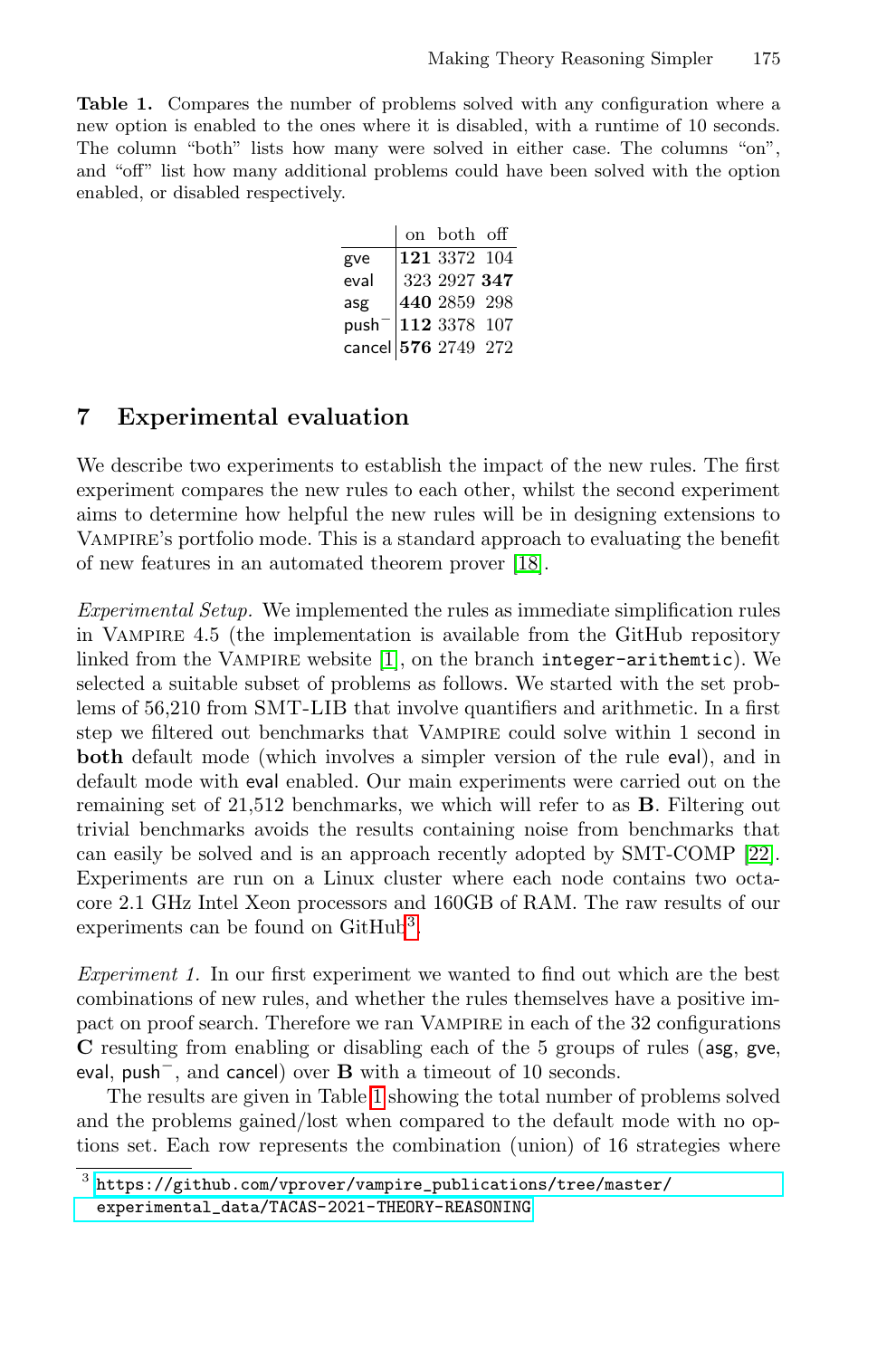| solved id eval gve asg push <sup>-</sup> cancel |    |  |  |  |
|-------------------------------------------------|----|--|--|--|
| 2546 15                                         |    |  |  |  |
| 548 24                                          |    |  |  |  |
| 136 27                                          |    |  |  |  |
| 63 22                                           |    |  |  |  |
| 51                                              | 9  |  |  |  |
| 38                                              | 4  |  |  |  |
| 27                                              | 23 |  |  |  |
| 20 26                                           |    |  |  |  |
| 19                                              | 25 |  |  |  |
|                                                 |    |  |  |  |
|                                                 |    |  |  |  |

<span id="page-12-0"></span>Table 2. The top 10 strategies in the greedy ranking of configurations.

<span id="page-12-1"></span>Table 3. The symmetric difference in number of problems solved between the three new strategies in portfolio mode against Vampire 4.5. Each cell indicates the number of problems solved by the row solver unsolved by the column solver. The column unique lists how many problems each strategy could solve that no other strategy could. The strategy VAMPIRE  $*$  is what we can solve with either of the three other strategies. VAMPIRE  $*$  is not taken into account for uniqueness.

|                    |         |                |          |             |         | strategy total unique VAMPIRE $*$ 15 24 27 VAMPIRE 4.5 |
|--------------------|---------|----------------|----------|-------------|---------|--------------------------------------------------------|
| VAMPIRE $*$ 7511   |         |                |          | 622 937 932 |         | 1052                                                   |
|                    | 15 6889 | 64             | $\theta$ | 0           | 865 729 | 824                                                    |
|                    | 24 6574 | 12             | $\theta$ | 550 0 261   |         | 366                                                    |
|                    | 27 6579 | $\mathfrak{D}$ | $\theta$ | 419 266 0   |         | 165                                                    |
| VAMPIRE $4.5 6506$ |         | -10            | 47       | 441 298 92  |         |                                                        |

that option is turned on. This shows that, with the exception of evaluation, the gains outweigh the losses, sometimes considerably. This result for evaluation tells us that the other rules can still operate effectively without our new evaluation and, further, that the two evaluation methods are in some sense complementary. Therefore, whilst we explore this further, we will keep both evaluation methods. The most significant gains are with cancellation, which may be related to the fact that it is applicable to inequalities as well as equalities.

Greedy Ranking. Another way of looking at the results of Experiment 1 is to create a greedy ranking rank of all configurations  $C$ , starting with the set of all configurations, and ranking the configuration solving the most benchmarks in B as the best, ranking the one that solves most of the remaining benchmarks as second, and so on. The top 10 strategies in this ranking are given in Table [2.](#page-12-0) The overall best strategy uses all 5 of the new rules. Interestingly, the second best strategy only uses the gve rule. This ranking indicates the most promising strategies to use in our next experiment.

Experiment 2 In our second experiment we wanted to see how many new problems we can solve with the new simplification rules compared to our current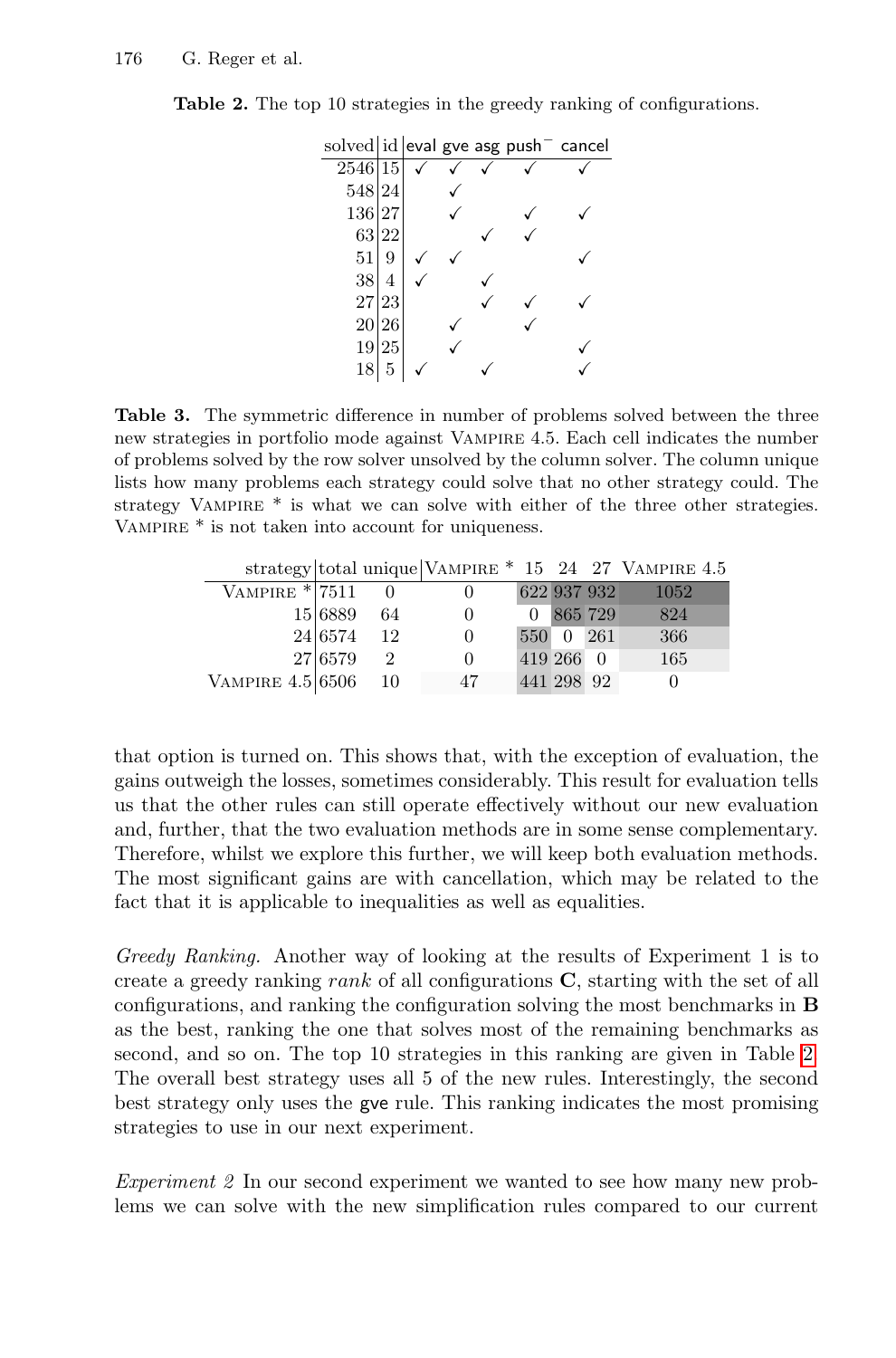<span id="page-13-0"></span>Table 4. Comparing our new approach, Vampire \*, against Vampire 4.5, Cvc4, and Z3 with results separated by logic. The notation  $(+a, -b)$  means that the solver solved a problems the new Vampire could not solve, and the new vampire could solve b the other solver couldn't. The entries  $a(b)$  in the column VAMPIRE  $^*$ , list the number a of problems that could be solved by our new rules, and b the number of these problems that could not be solved by any of the other solvers.

|                 |     | count VAMPIRE <sup>*</sup> | VAMPIRE 4.5         | Cvc4                                        | Z3                         |  |
|-----------------|-----|----------------------------|---------------------|---------------------------------------------|----------------------------|--|
| ALIA            | 24  | 14(0)                      | $12 (+0, -2)$       | $23 (+9, -0)$                               | $24 (+10, -0)$             |  |
| <b>AUFDTLIA</b> | 134 | 39(0)                      | $39 (+0, -0)$       | 86 $(+47,-0)$                               | $80 (+45, -4)$             |  |
| <b>AUFLIA</b>   | 862 | 312(4)                     | $311 (+4, -5)$      | $295 (+84, -101)$                           | 331 $(+148, -129)$         |  |
| <b>AUFLIRA</b>  |     | 1697 1364(0)               | $1354 (+0, -10)$    | 1455 $(+101, -10)$                          | $1453 (+102, -13)$         |  |
| <b>AUFNIA</b>   | 3   | $\mathbf{0}$ (0)           | $0 (+0, -0)$        | $0 (+0, -0)$                                | $\mathbf{0} (+0, -0)$      |  |
| <b>AUFNIRA</b>  | 509 | 87(2)                      | $81 (+2, -8)$       | $87 (+20, -20)$                             | $63 (+16, -40)$            |  |
| LIA             | 246 | 79(0)                      | $78 (+0, -1)$       | <b>246</b> (+167, -0)                       | $230 (+155, -4)$           |  |
| LRA             |     | 2043 1013 (41)             | $365 (+0, -648)$    | $1528 (+635, -120)$                         | 1756 $(+883, -140)$        |  |
| <b>NIA</b>      | 11  | 1(0)                       | $1 (+0, -0)$        | $9 (+9, -1)$                                | $5 (+4, -0)$               |  |
| <b>NRA</b>      | 101 | 92(0)                      | $91 (+0, -1)$       | $72 (+0, -20)$                              | <b>96</b> $(+9, -5)$       |  |
| <b>UFDTLIA</b>  | 274 | 120(4)                     | 115 $(+0, -5)$      | 40 $(+3, -83)$                              | $34 (+1, -87)$             |  |
| <b>UFDTLIRA</b> | 33  | 0(0)                       | $0 (+0, -0)$        | <b>33</b> ( $+33, -0$ )                     | <b>33</b> ( $+33$ , $-0$ ) |  |
| UFLIA           |     | 4833 1924 (23)             | $1829 (+30, -125)$  | <b>2314</b> $(+501, -111)$                  | $1899 (+315, -340)$        |  |
| <b>UFLRA</b>    |     | 2(0)                       | $2 (+0, -0)$        | $2 (+0, -0)$                                | $5 (+3, -0)$               |  |
| UFNIA           |     | 10735 2463(16)             | $ 2227 (+11, -247)$ | 4928 $(+3055, -590)$                        | $3858 (+1983, -588)$       |  |
| Any Logic       |     | 21512 7510 (90)            |                     | $(6505 (+47, -1052)   11118 (+4664, -1056)$ | $9867 (+3707, -1350)$      |  |

best effort in Vampire 4.5. Therefore we ran Vampire with the three top ranking configurations of experiment 3 forced added on top of Vampire's portfolio mode. The portfolio mode executes a sequence of strategies heuristically chosen based on problem features. Forcing a configuration of new options on top of this forces each strategy to make use of the new options. We ran this experiment over B with a timeout of 200 seconds.

Results are given in Table [3](#page-12-1) and show that the new rules allow Vampire to solver considerably more problems (1052) than it could before whilst losing relatively few (47). The best configuration of options (all five new rules) solves the most with the other two configurations solving roughly the same. The interesting point here is that they remain complementary, solving a large number of problems uniquely. These are the exact conditions we require for producing a new, powerful portfolio mode. It is likely that performance will improve even further when also considering other option combinations.

Finally, Table [4](#page-13-0) compares the number of problems solved by either of the three top strategies – referred to as Vampire∗ – against Vampire 4.5, Z3 [\[7\]](#page-14-7) and Cvc4 [\[4\]](#page-14-8). Results are further separated by the logic in which the benchmarks belong  $- A$  stands for Arrays, UF stands for Uninterpreted Functions, DT stands for <u>Data Types</u>, L stands for <u>Linear</u>, N for <u>Non-linear</u>, I stands for Integers, R stands for Reals, with the final A standing for Arithmetic. Here we notice that the new rules make a considerable impact in the case of pure linear real arithmetic. This is likely due to the fact that the asg allows us to fully generalise away most linear terms and gve will be broadly applicable without uninterpreted functions. It is interesting to note that, whilst the new Vampire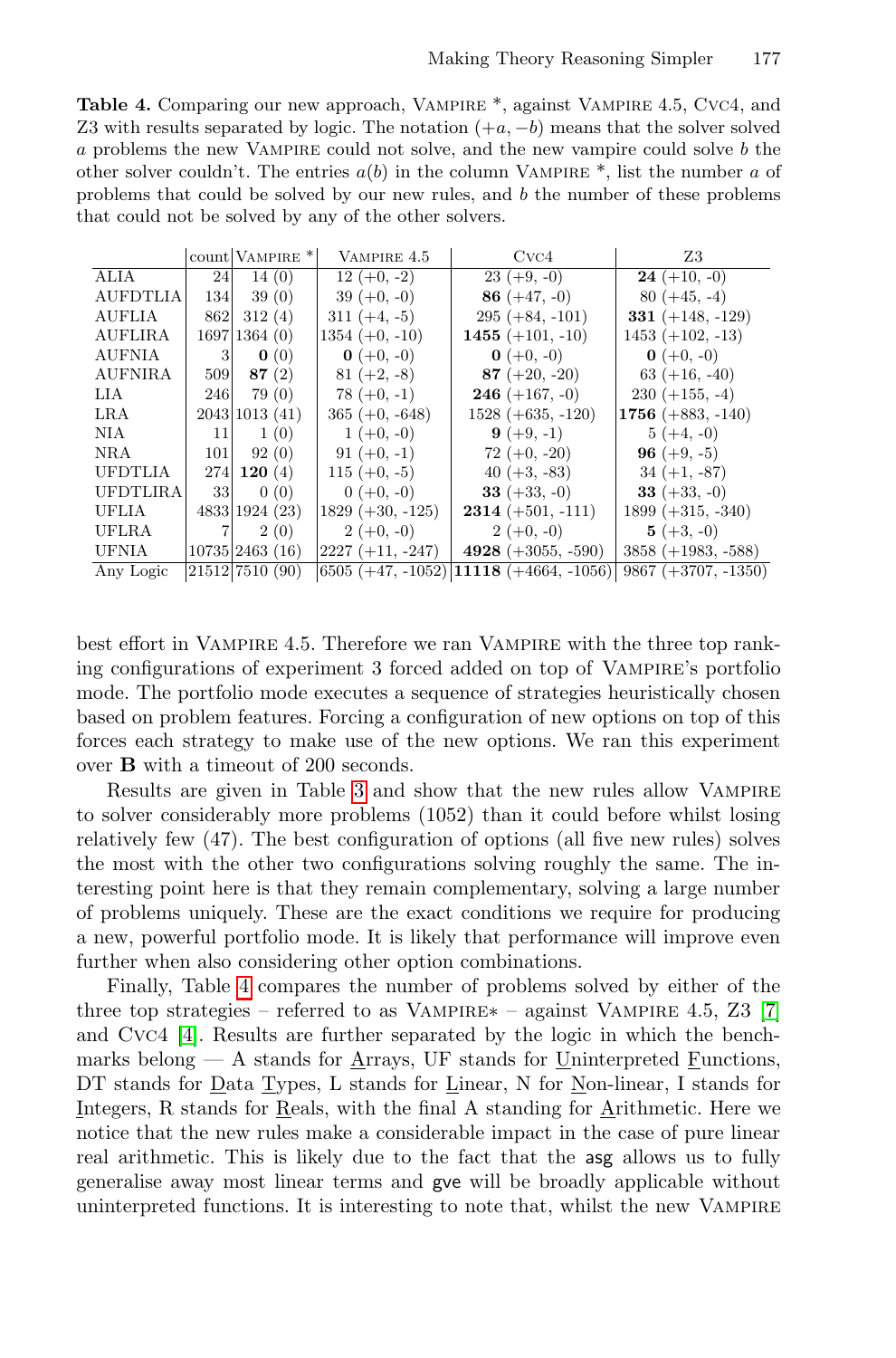solves fewer problems than Cvc4, and Z3 overall, it solves many (1056, and 1350) problems that the other provers do not solve. The most striking result is that we can solve 90 new problems, neither Vampire 4.5 nor either of the state-of-the-art SMT solvers could solve.

# 8 Conclusion

We have motivated and introduced five new simplification rules for reasoning in the theory of arithmetic within saturation-based first-order theorem provers. These rules were implemented within the VAMPIRE theorem prover and demonstrated to improve the reasoning power on problems taken from SMT-LIB. It remains future work to explore the ideal combinations of these rules and existing proof search heuristics. It also remains an open question whether we can design an evaluation rule and modified simplification ordering that ensures that every evaluation that we want to perform is a true simplification. As demonstrated, this is not necessary pragmatically but would be satisfying theoretically.

## References

- <span id="page-14-5"></span>1. Vampire website. <https://vprover.github.io/>.
- <span id="page-14-0"></span>2. E. Althaus, E. Kruglov, and C. Weidenbach. Superposition modulo linear arithmetic SUP(LA). In Frontiers of Combining Systems, 7th International Symposium, FroCoS 2009, Trento, Italy, September 16-18, 2009. Proceedings, vol. 5749 of Lecture Notes in Computer Science, pp. 84–99. Springer, 2009.
- <span id="page-14-1"></span>3. L. Bachmair, H. Ganzinger, and U. Waldmann. Refutational theorem proving for hierarchic first-order theories. Appl. Algebra Eng. Commun. Comput., 5:193-212, 1994.
- <span id="page-14-8"></span>4. C. Barrett, C. Conway, M. Deters, L. Hadarean, D. Jovanovic, T. King, A. Reynolds, and C. Tinelli. CVC4. In Proceedings of the 23rd International Conference on Computer Aided Verification, number 6806 in Lecture Notes in Computer Science, pp. 171–177. Springer-Verlag, 2011.
- <span id="page-14-2"></span>5. P. Baumgartner and U. Waldmann. Hierarchic Superposition With Weak Abstraction. In Proceedings of the 24th International Conference on Automated Deduction, number 7898 in Lecture Notes in Artificial Intelligence, pp. 39–57. Springer-Verlag, 2013.
- <span id="page-14-3"></span>6. M. P. Bonacina, C. Lynch, and L. M. de Moura. On deciding satisfiability by theorem proving with speculative inferences. J. Autom. Reasoning, 47(2):161–189, 2011.
- <span id="page-14-7"></span>7. L. M. de Moura and N. Bjørner. Z3: an efficient SMT solver. In Proc. of TACAS, vol. 4963 of LNCS, pp. 337–340, 2008.
- <span id="page-14-6"></span>8. N. Dershowitz and D. A. Plaisted. Rewriting. In Handbook of Automated Reasoning, vol. I, chapter 9, pp. 535–610. Elsevier Science, 2001.
- <span id="page-14-4"></span>9. H. Ganzinger and K. Korovin. Theory instantiation. In Logic for Programming, Artificial Intelligence, and Reasoning, 13th International Conference, LPAR 2006, Phnom Penh, Cambodia, November 13-17, 2006, Proceedings, vol. 4246 of Lecture Notes in Computer Science, pp. 497–511. Springer, 2006.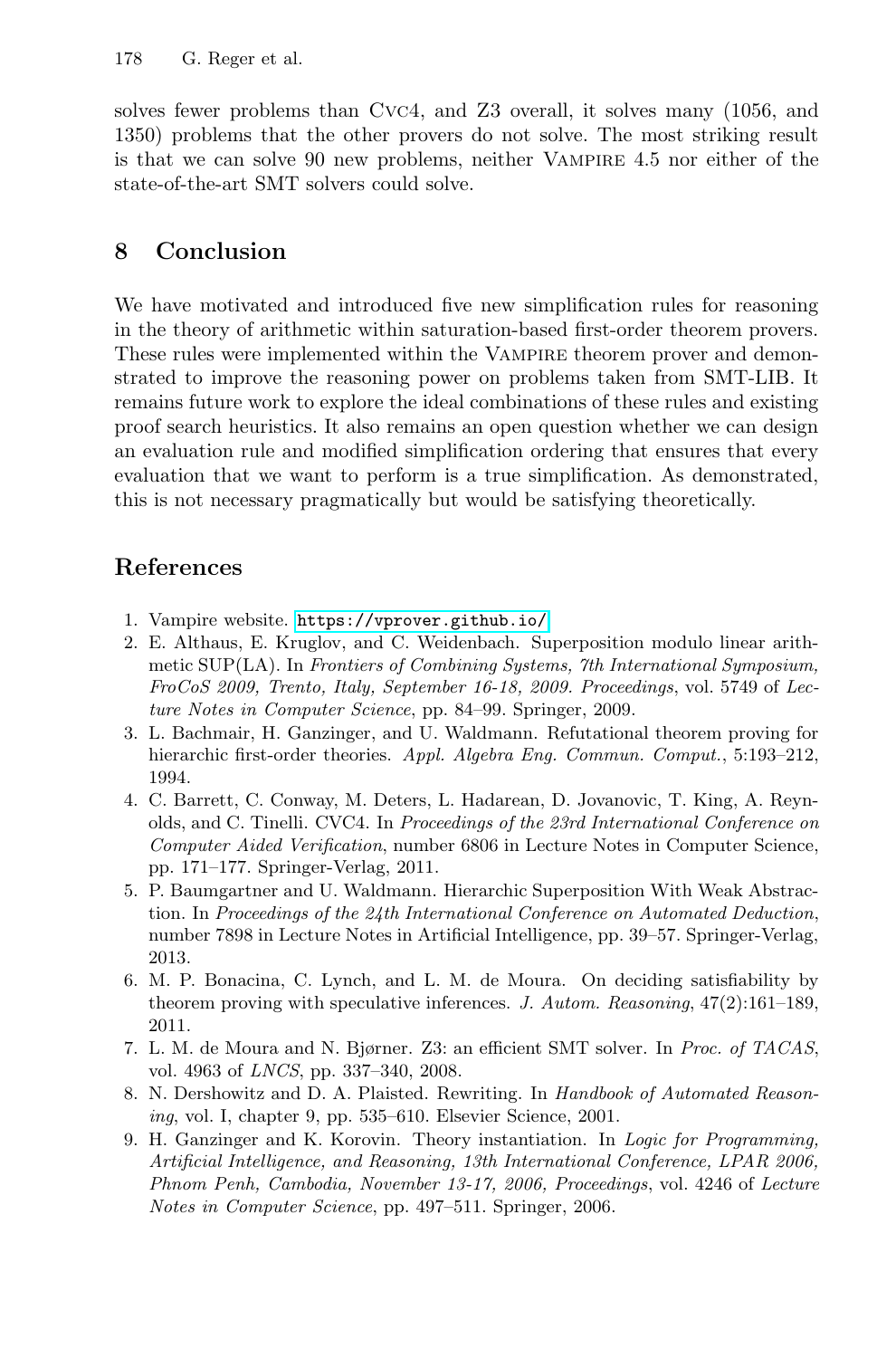- <span id="page-15-3"></span>10. B. Gleiss and M. Suda. Layered clause selection for theory reasoning. In Automated Reasoning, pp. 402–409. Springer International Publishing, 2020.
- <span id="page-15-10"></span>11. K. Hoder, G. Reger, M. Suda, and A. Voronkov. Selecting the selection. In Automated Reasoning: 8th International Joint Conference, IJCAR 2016, Coimbra, Portugal, June  $27 - July 2$ ,  $2016$ , Proceedings, pp. 313–329. Springer International Publishing, 2016.
- <span id="page-15-9"></span>12. D. Knuth and P. Bendix. Simple word problems in universal algebra. In Computational Problems in Abstract Algebra, pp. 263–297. Pergamon Press, 1970.
- <span id="page-15-0"></span>13. K. Korovin and A. Voronkov. Integrating linear arithmetic into superposition calculus. In Computer Science Logic, 21st International Workshop, CSL 2007, 16th Annual Conference of the EACSL, Lausanne, Switzerland, September 11-15, 2007, Proceedings, vol. 4646 of Lecture Notes in Computer Science, pp. 223–237. Springer, 2007.
- <span id="page-15-6"></span>14. L. Kovács and A. Voronkov. First-order theorem proving and Vampire. In CAV  $2013$ , vol. 8044 of *Lecture Notes in Computer Science*, pp. 1–35, 2013.
- <span id="page-15-7"></span>15. A. Nonnengart and C. Weidenbach. Computing small clause normal forms. In Handbook of Automated Reasoning (in 2 volumes), pp. 335–367. Elsevier and MIT Press, 2001.
- <span id="page-15-1"></span>16. G. Reger, N. Bjørner, M. Suda, and A. Voronkov. AVATAR modulo theories. In GCAI 2016. 2nd Global Conference on Artificial Intelligence, vol. 41 of EPiC Series in Computing, pp. 39–52. EasyChair, 2016.
- <span id="page-15-4"></span>17. G. Reger and M. Suda. Set of support for theory reasoning. In IWIL Workshop and LPAR Short Presentations, vol. 1 of Kalpa Publications in Computing, pp. 124–134. EasyChair, 2017.
- <span id="page-15-11"></span>18. G. Reger, M. Suda, and A. Voronkov. The challenges of evaluating a new feature in Vampire. In Proceedings of the 1st and 2nd Vampire Workshops, vol. 38 of EPiC Series in Computing, pp. 70–74. EasyChair, 2016.
- <span id="page-15-8"></span>19. G. Reger, M. Suda, and A. Voronkov. New techniques in clausal form generation. In GCAI 2016. 2nd Global Conference on Artificial Intelligence, vol. 41 of EPiC Series in Computing, pp. 11–23. EasyChair, 2016.
- <span id="page-15-5"></span>20. G. Reger, M. Suda, and A. Voronkov. Unification with abstraction and theory instantiation in saturation-based reasoning. In International Conference on Tools and Algorithms for the Construction and Analysis of Systems, pp. 3–22. Springer, 2018.
- <span id="page-15-2"></span>21. P. Rümmer. A Constraint Sequent Calculus for First-Order Logic with Linear Integer Arithmetic. In Proceedings of the 15th International Conference on Logic for Programming Artificial Intelligence and Reasoning, number 5330 in Lecture Notes in Artificial Intelligence, pp. 274–289. Springer-Verlag, 2008.
- <span id="page-15-12"></span>22. T. Weber, S. Conchon, D. D´eharbe, M. Heizmann, A. Niemetz, and G. Reger. The smt competition 2015–2018. Journal on Satisfiability, Boolean Modeling and Computation, 11(1):221–259, 2019.